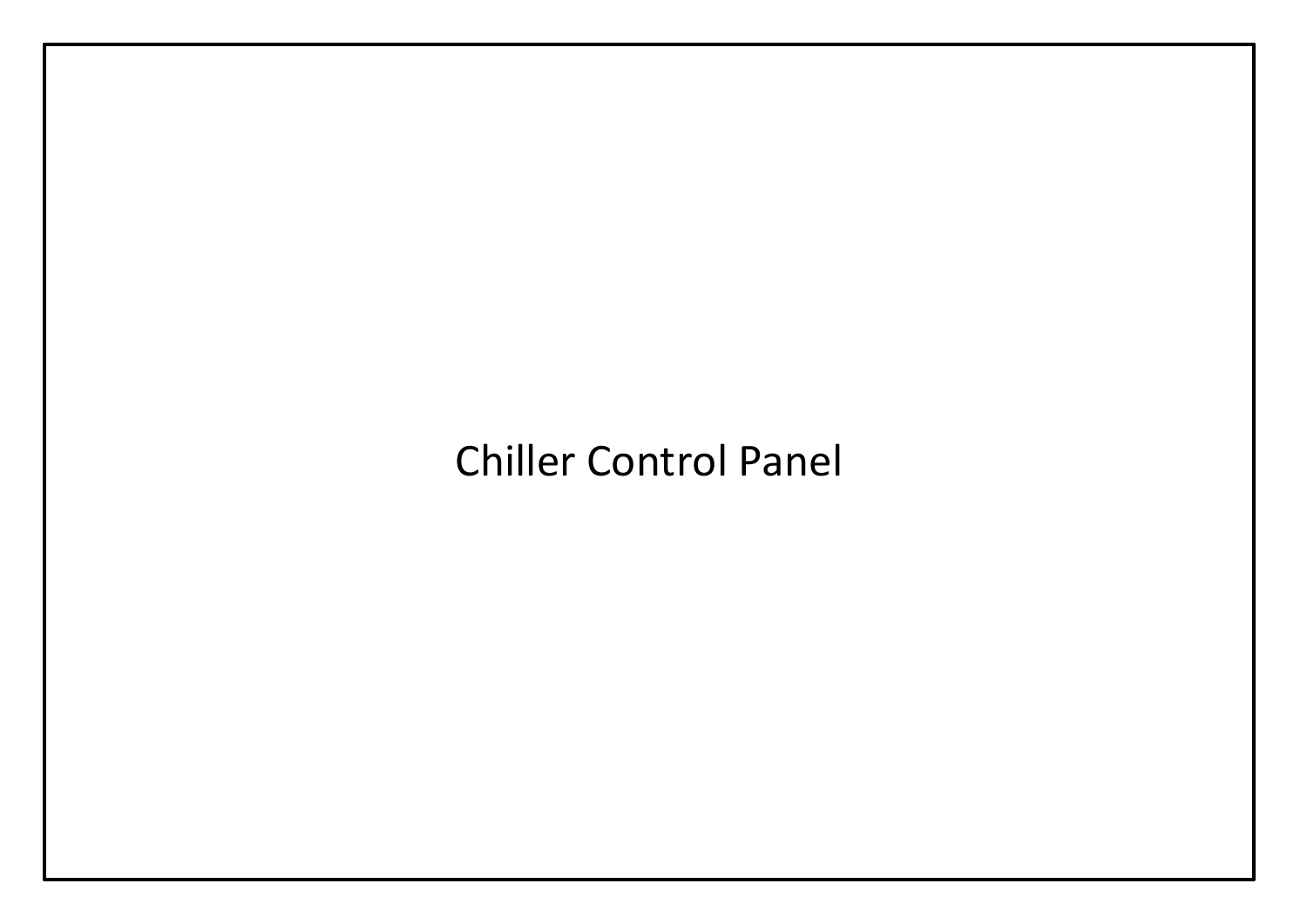| Item                           | Description<br>Panel Size 1000 * 600 * 300 mm          | Part #        | Quantity                        | Legend                         | Note             |
|--------------------------------|--------------------------------------------------------|---------------|---------------------------------|--------------------------------|------------------|
| $\mathbf{1}$<br>$\overline{2}$ | Circuit Breaker 150A                                   | EZC250F3150   | $\mathbf{1}$<br>$2\overline{ }$ |                                |                  |
| $\overline{\mathbf{3}}$        | Contactor 65 A                                         | LC1 D65       | $\overline{4}$                  | 116                            |                  |
|                                | Over Load 48 - 65 A                                    | <b>LRD365</b> | $\overline{4}$                  | <b>EE</b><br><b>LL</b><br>8888 |                  |
| $\overline{4}$                 |                                                        | RXZE2M114 /   |                                 |                                |                  |
| 5 <sub>5</sub>                 | 220VAC Relay 10A / 2C                                  | RXM2AB1U7     | $\mathbf{3}$                    | $\blacksquare$                 |                  |
| $6\overline{6}$                | Fuse Terminal (1A)<br>Phase Sequence, Failure, Over V. |               | $\overline{4}$                  | $\mathbf{I}$                   |                  |
| $\overline{7}$                 | &Under V.                                              | RM35TF30SP01  | $\mathbf{1}$                    | $\Box$                         |                  |
| 8                              | <b>Indication Lamp</b>                                 |               | 20                              | $\bullet$ $\circ$ $\circ$      |                  |
| 9                              | On - Off Switch                                        |               | $2^{\circ}$                     | $\pmb{\P}$                     |                  |
| 10                             | Thermostat 4 Outputs                                   |               | $\mathbf{1}$                    |                                |                  |
| 11                             | Incomer Terminal Block 70 mm                           |               | $\overline{4}$                  | H                              |                  |
| 12                             | Control Terminal Block 4 mm                            |               | 50                              | $\mathbf{r}$                   |                  |
| 13                             | Compressor Load                                        |               |                                 |                                | 50 Amp. For Each |
| 14                             | <b>Compressor Cable Cross Section</b>                  |               |                                 |                                | 16 mm For Each   |
| 15                             | Cable Intrannce                                        |               |                                 |                                | Down             |
|                                |                                                        |               |                                 |                                |                  |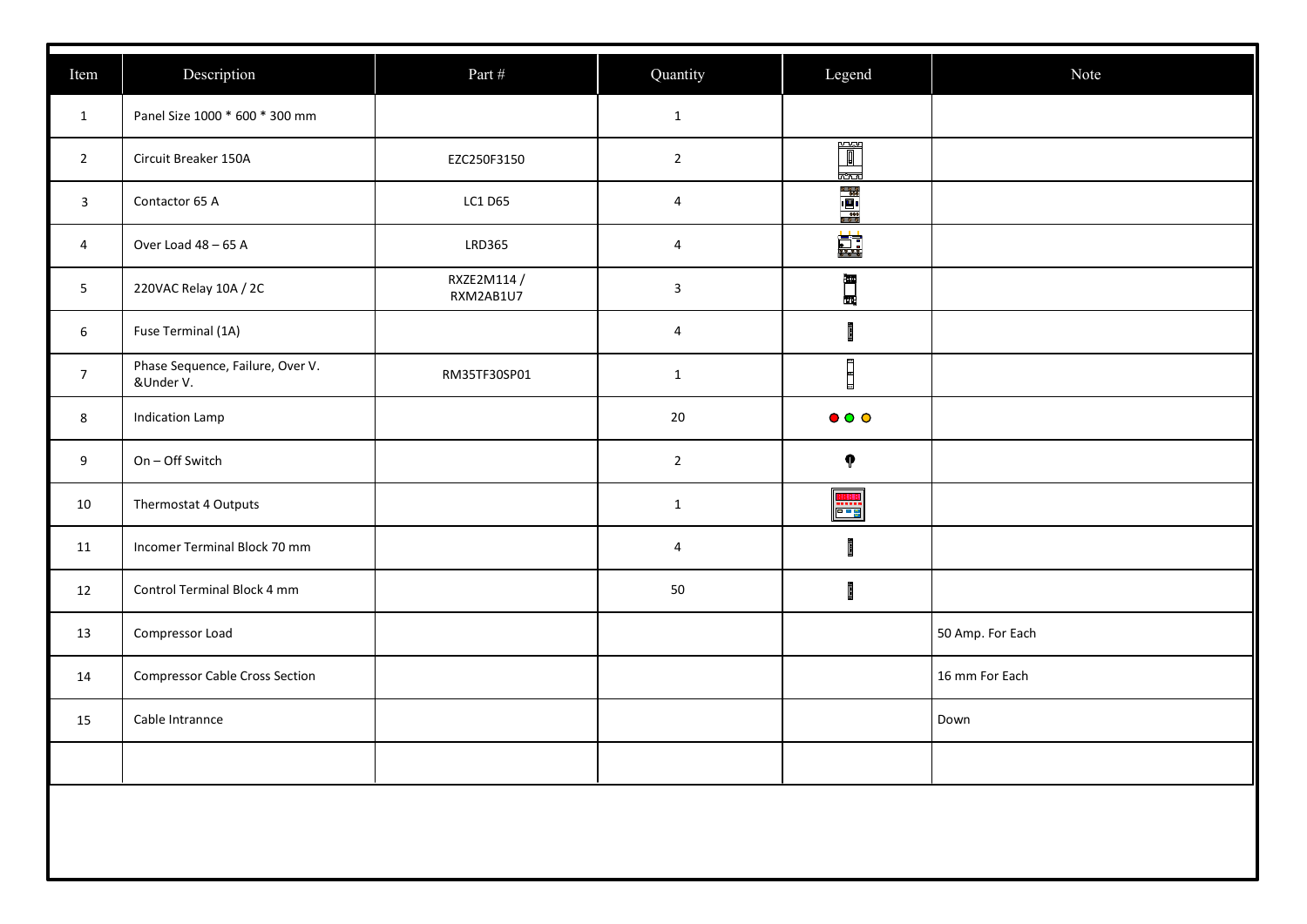



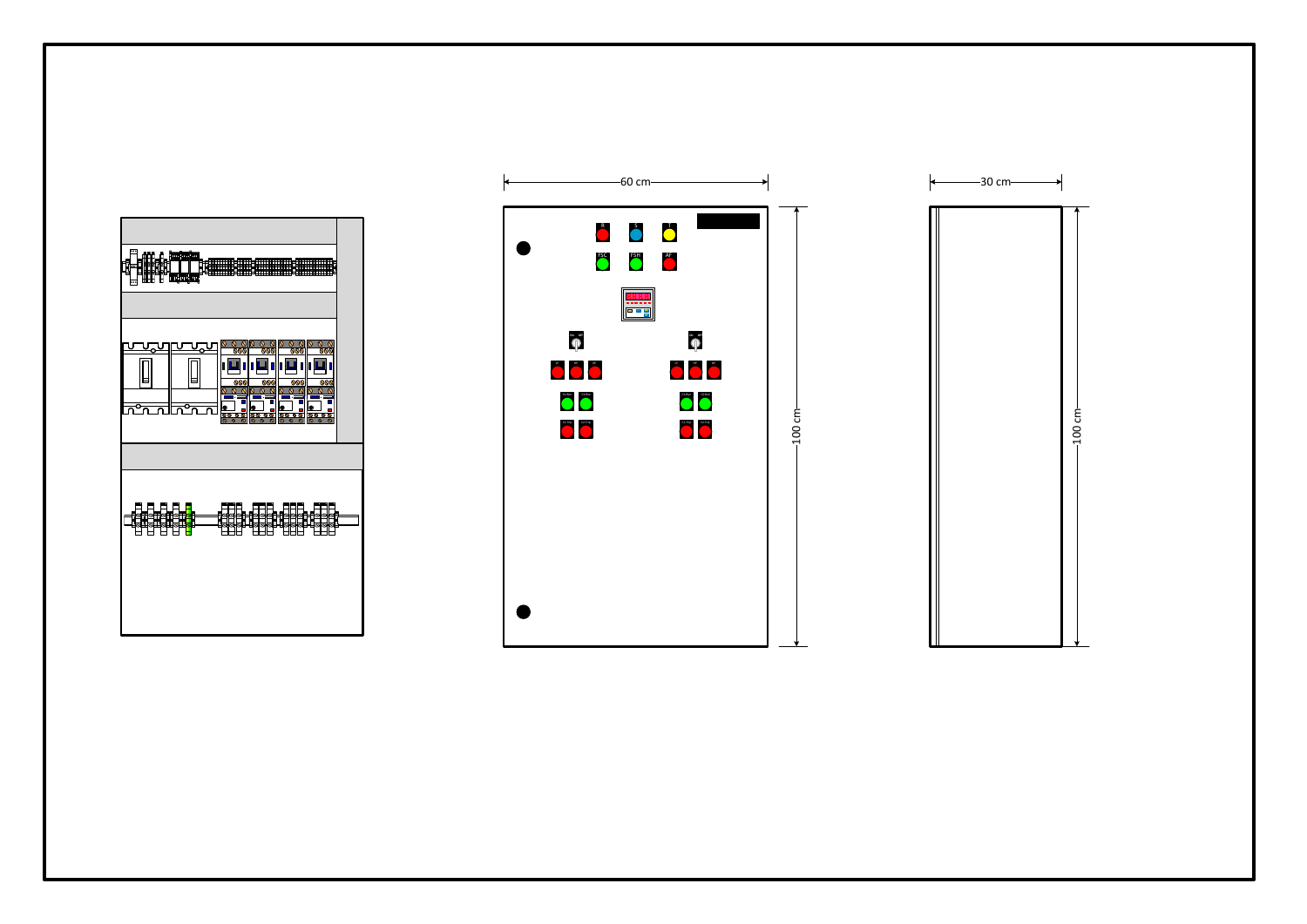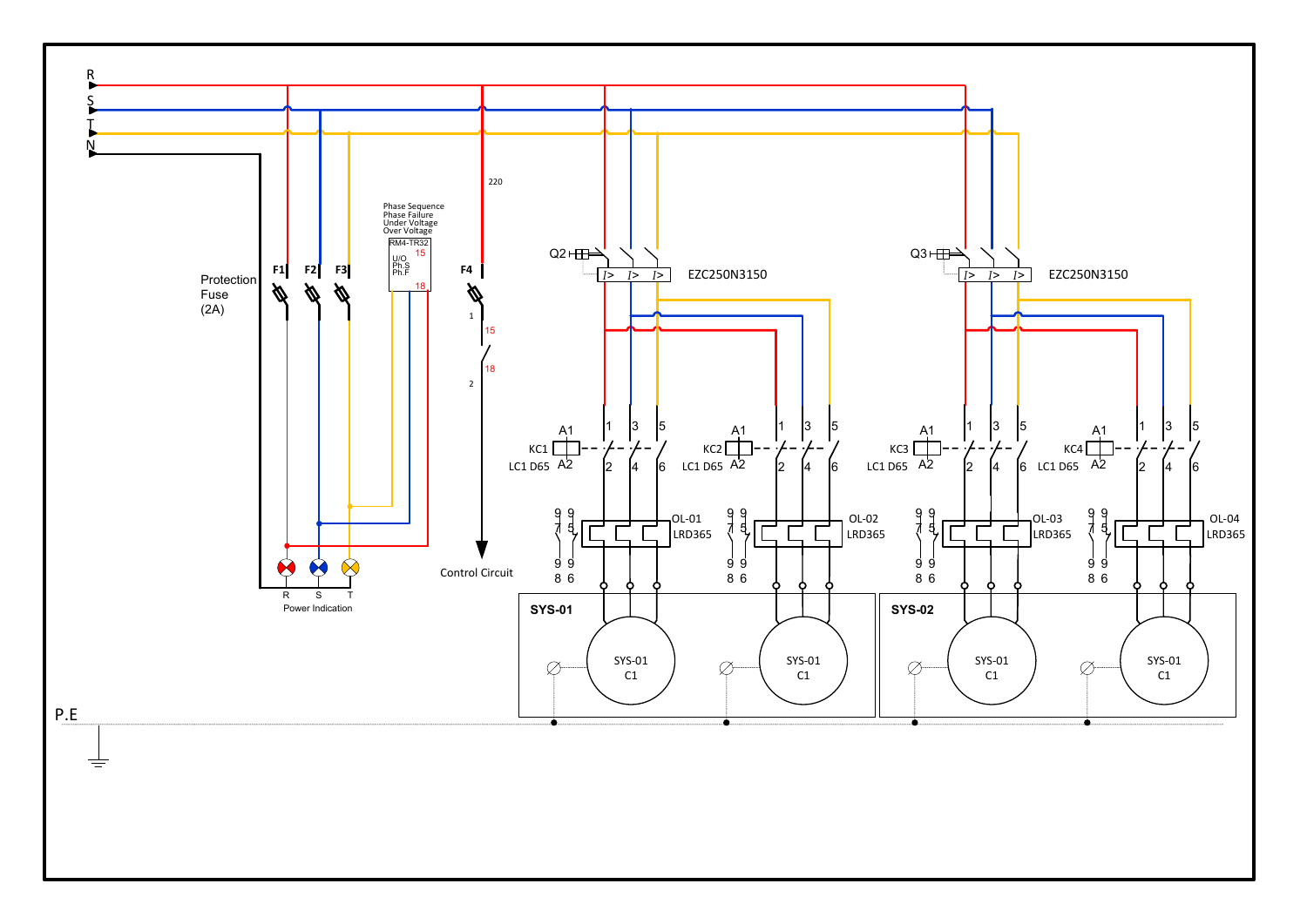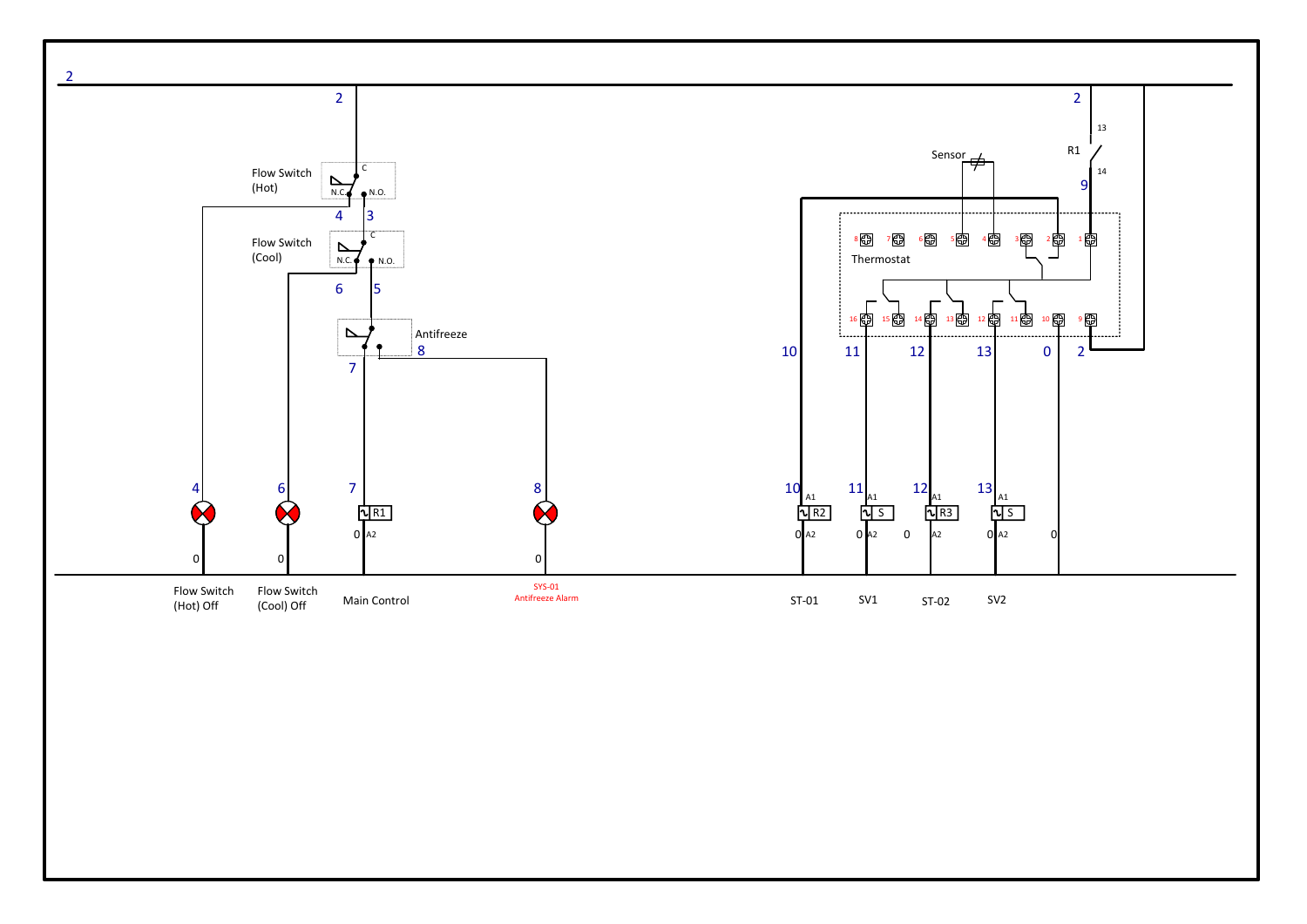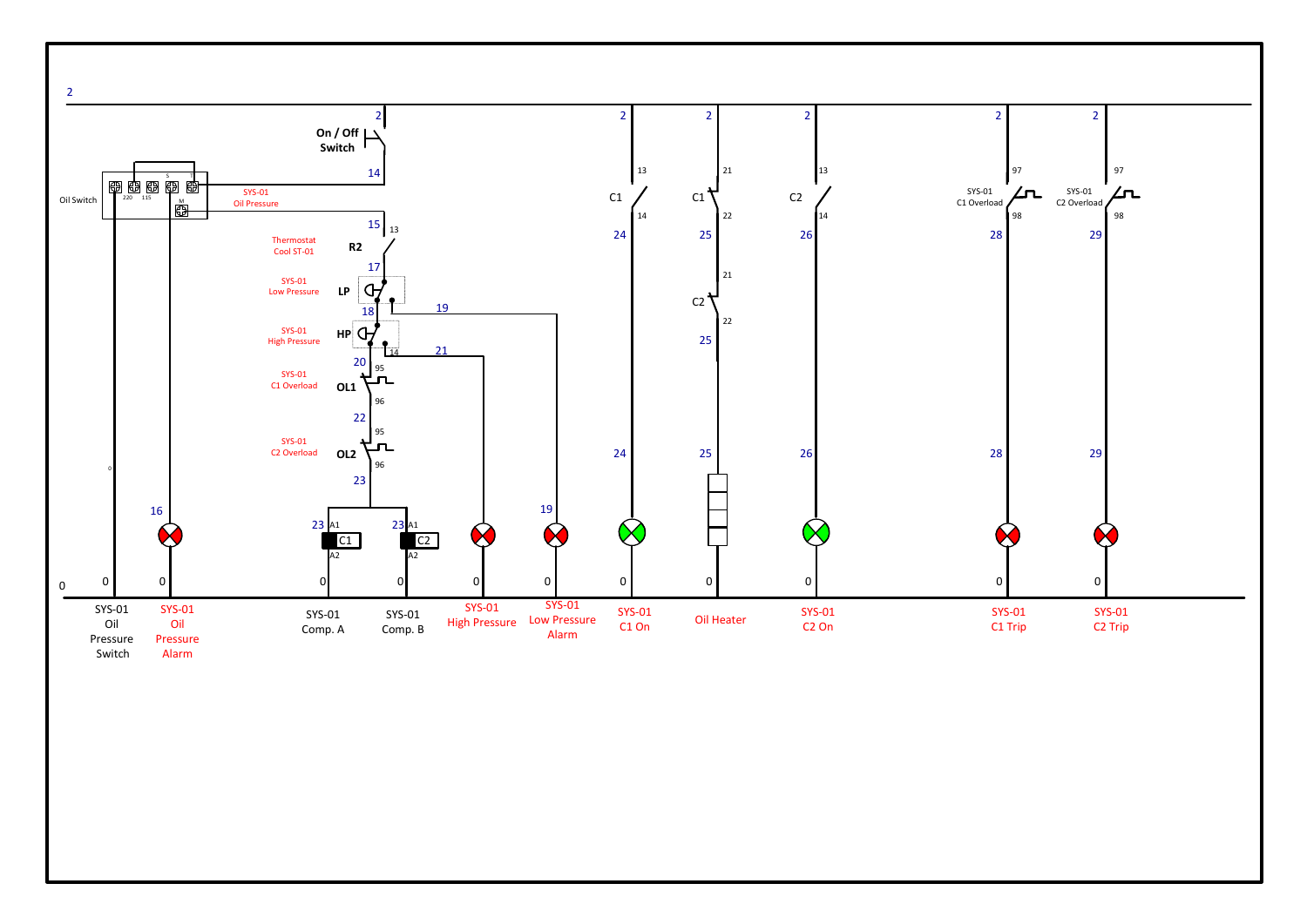